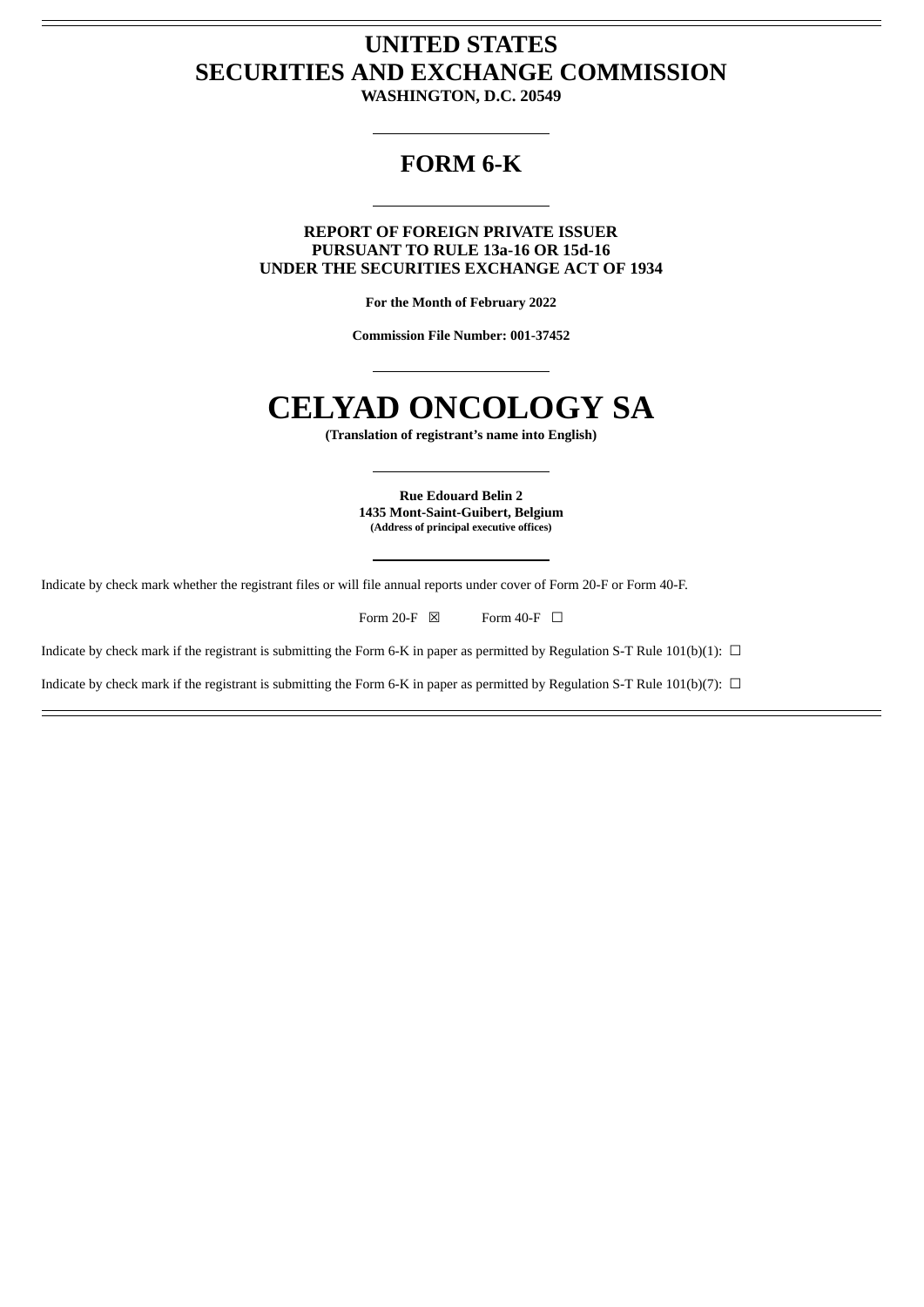# **Celyad Oncology SA**

On February 28, 2022, Celyad Oncology SA (the "Company") issued a press release, a copy of which is attached hereto as Exhibit 99.1 and is incorporated by reference herein.

The information contained in this Current Report on Form 6-K, including Exhibit 99.1, except for the quote of Filippo Petti contained in Exhibit 99.1, is hereby incorporated by reference into the Company's Registration Statements on Form F-3 (File No. 333-248464) and Form S-8 (File No. 333-220737).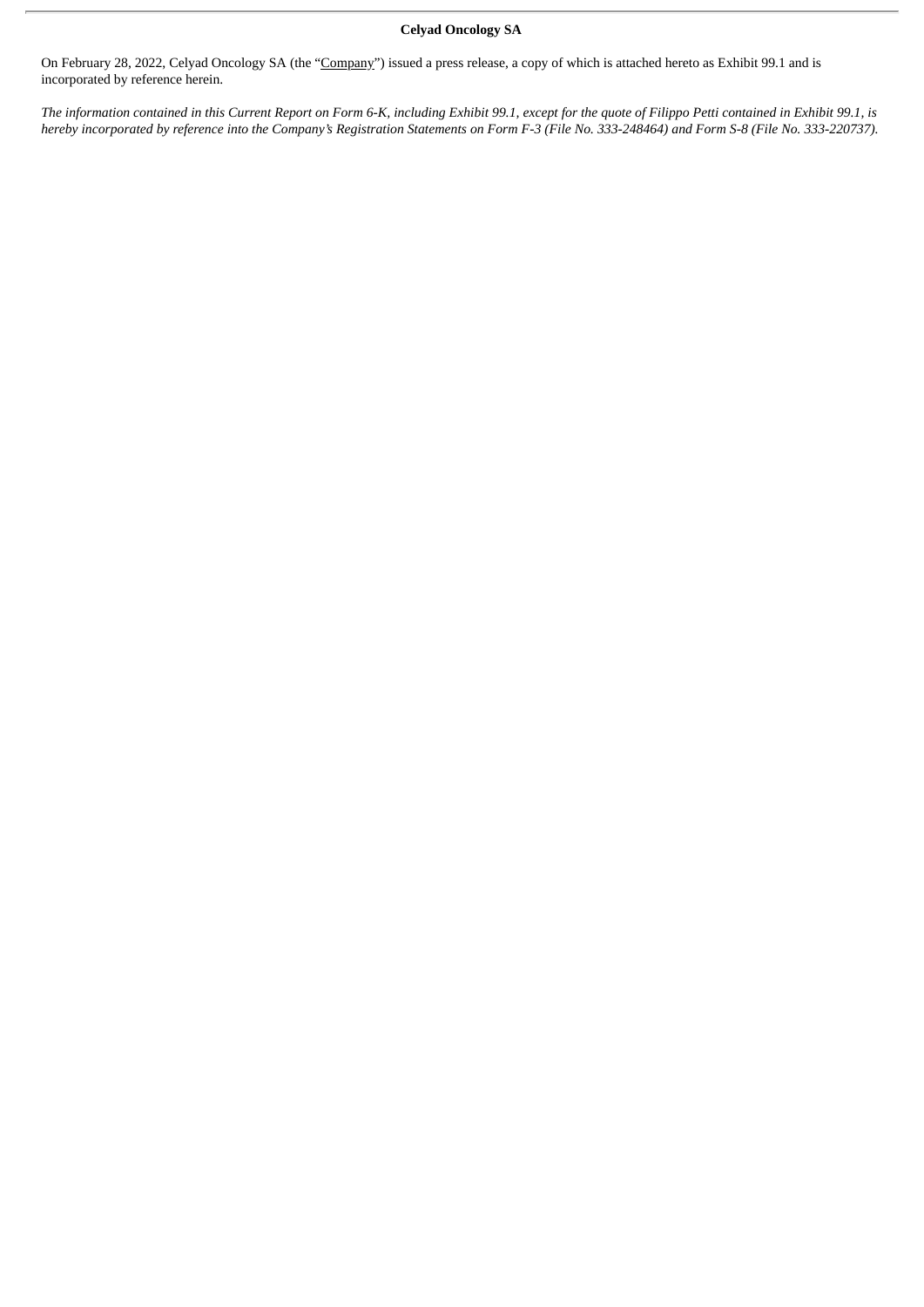# **EXHIBITS**

| Exhibit | Description                                              |
|---------|----------------------------------------------------------|
| 99.1    | Press release issued by the Company on February 28, 2022 |

ł,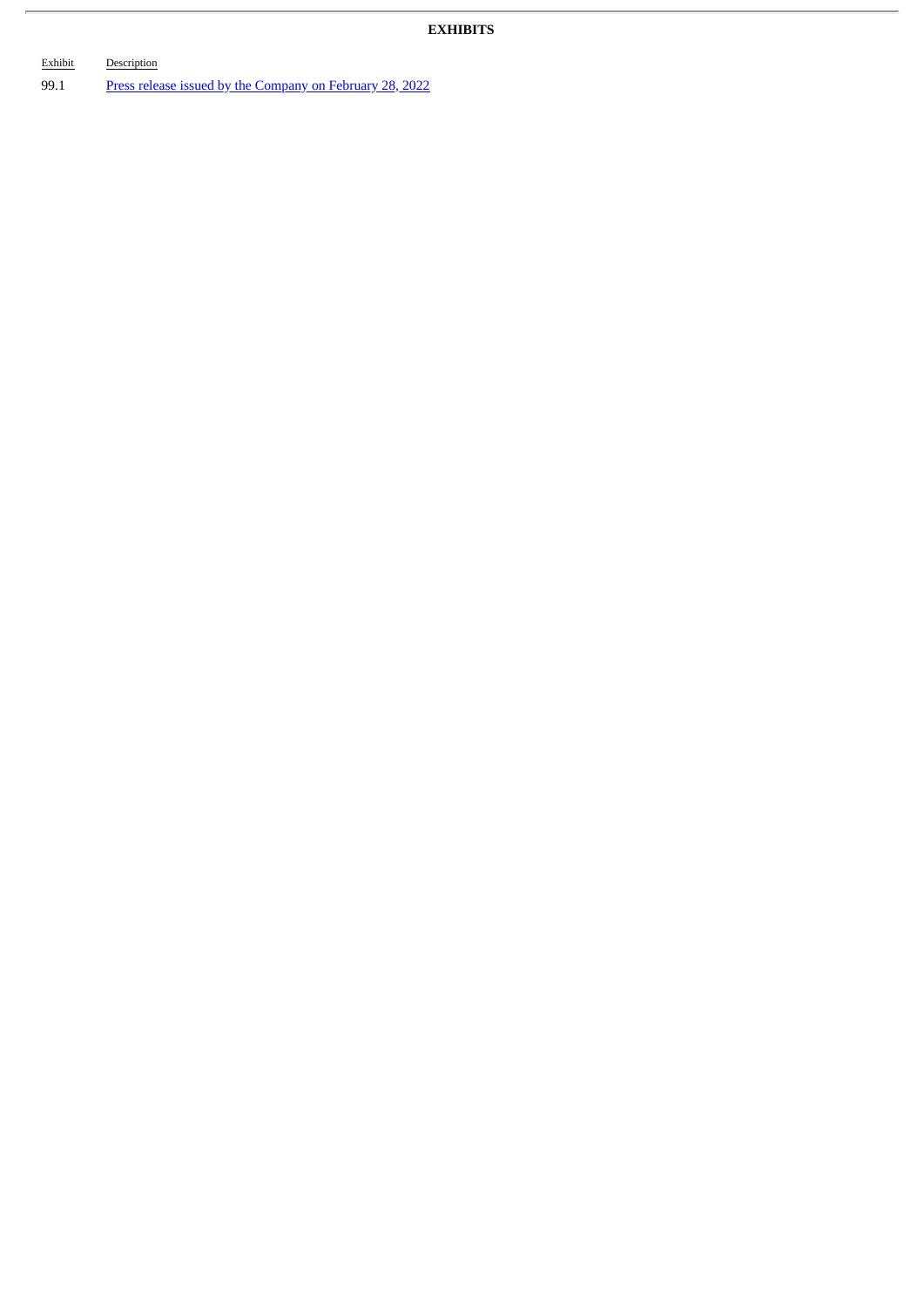**SIGNATURES**

Pursuant to the requirements of the Securities Exchange Act of 1934, the registrant has duly caused this report to be signed on its behalf by the undersigned, thereunto duly authorized.

**CELYAD ONCOLOGY SA**

By: /s/ Filippo Petti<br>Filippo Petti

*Chief Executive Officer and Financial Officer*

Date: February 28, 2022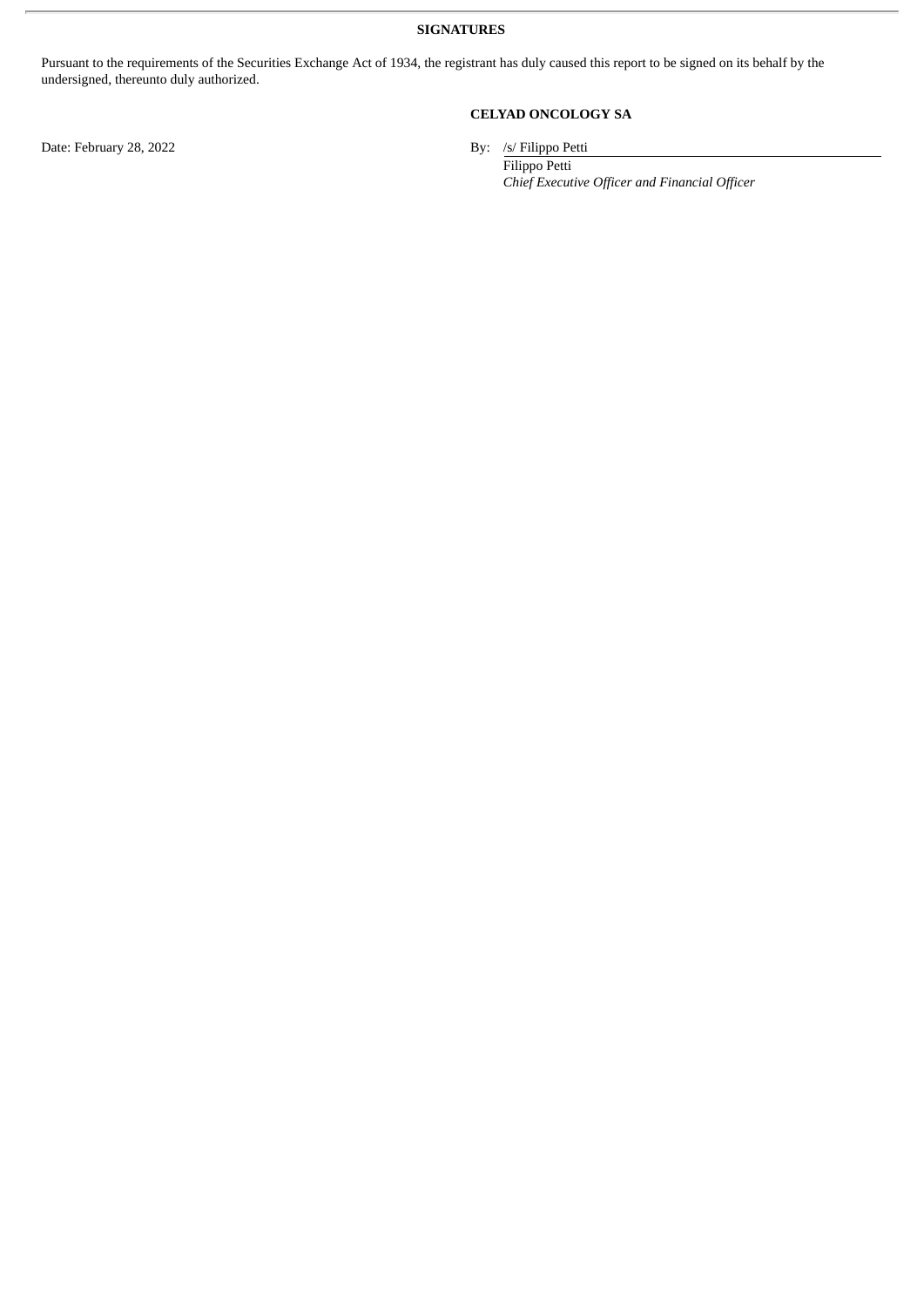Regulated Information Inside Information

<span id="page-4-0"></span>

## **Celyad Oncology Announces Voluntary Pause of CYAD-101-002 Phase 1b Trial**

Mont-Saint-Guibert, Belgium – Celyad Oncology SA (Euronext & Nasdaq: CYAD) (the "Company"), a clinical-stage biotechnology company focused on the discovery and development of chimeric antigen receptor T cell (CAR T) therapies for cancer, today announced it has taken the decision to voluntarily pause the CYAD-101-002 (KEYNOTE-B79) Phase 1b trial (NCT04991948).

The CYAD-101-002 trial is part of a collaboration with MSD, a tradename of Merck & Co., Inc., Kenilworth, NJ, USA, through a subsidiary. The trial is evaluating the Company's TCR Inhibitory Molecule (TIM)-based allogeneic NKG2D CAR T cell investigational therapy CYAD-101 administered concurrently with FOLFOX chemotherapy, followed by MSD's anti-PD-1 therapy, KEYTRUDA® (pembrolizumab), in patients with refractory metastatic colorectal cancer.

The Company has received reports of two fatalities that presented with similar pulmonary findings. With a clear focus on patient safety and an overriding sense of caution, the Company has decided to voluntarily pause dosing and enrollment of patients in the CYAD-101-002 trial in order to investigate these events. The Company is currently investigating these reports and evaluating any similar events in additional patients treated on study. The Company is informing regulatory agencies, which may require additional actions of the Company. The Company expects to provide additional updates on the trial in the near future.

"Our primary commitment is to maintain patient safety, which is why we decided to place the trial on hold while we investigate these events," said Filippo Petti, Chief Executive Officer of Celyad Oncology. "We are working diligently to better understand these events. In twenty-five patients previously treated with CYAD-101 in the alloSHRINK Phase 1 trial, which evaluated the TIM-based investigational candidate for the treatment of advanced mCRC, no-dose limiting toxicities were reported. Lastly, we anticipate no impact on our shRNA-based candidates, including CYAD-211 currently under investigation for the treatment of multiple myeloma."

### **About Celyad Oncology SA**

Celyad Oncology SA is a clinical-stage biotechnology company focused on the discovery and development of chimeric antigen receptor T cell (CAR T) therapies for cancer. The Company is developing a pipeline of allogeneic (off-the-shelf) and autologous (personalized) CAR T cell therapy candidates for the treatment of both hematological malignancies and solid tumors. Celyad Oncology was founded in 2007 and is based in Mont-Saint-Guibert, Belgium and New York, NY. The Company has received funding from the Walloon Region (Belgium) to support the advancement of its CAR T cell therapy programs. For more information, please visit **www.celyad.com**.

### **Forward-looking statements**

This release may contain forward-looking statements, within the meaning of applicable securities laws, including the Private Securities Litigation Reform Act of 1995. Forward-looking statements include statements regarding: the KEYNOTE-B79 trial and timing for providing additional updates on the KEYNOTE-B79. Forward-looking statements may involve known and unknown risks and uncertainties which might cause actual results, financial condition, performance or achievements of Celyad Oncology to differ materially from those expressed or implied by such forward-looking statements. Such risks and uncertainties can be found in Celyad Oncology's U.S. Securities and Exchange Commission (SEC) filings and reports, including in the latest Annual Report on Form 20-F filed with the SEC and subsequent filings and reports by Celyad Oncology. These forward-looking statements speak only as of the date of publication of this document and Celyad Oncology's actual results may differ materially from those expressed or implied by these forward-looking statements. Celyad Oncology expressly disclaims any obligation to update any such forward-looking statements in this document to reflect any change in its expectations with regard thereto or any change in events, conditions or circumstances on which any such statement is based, unless required by law or regulation.

Celyad Oncology SA | Rue Édouard Belin 2, 1435 Mont-Saint-Guibert, Belgium | +32 10 39 41 00